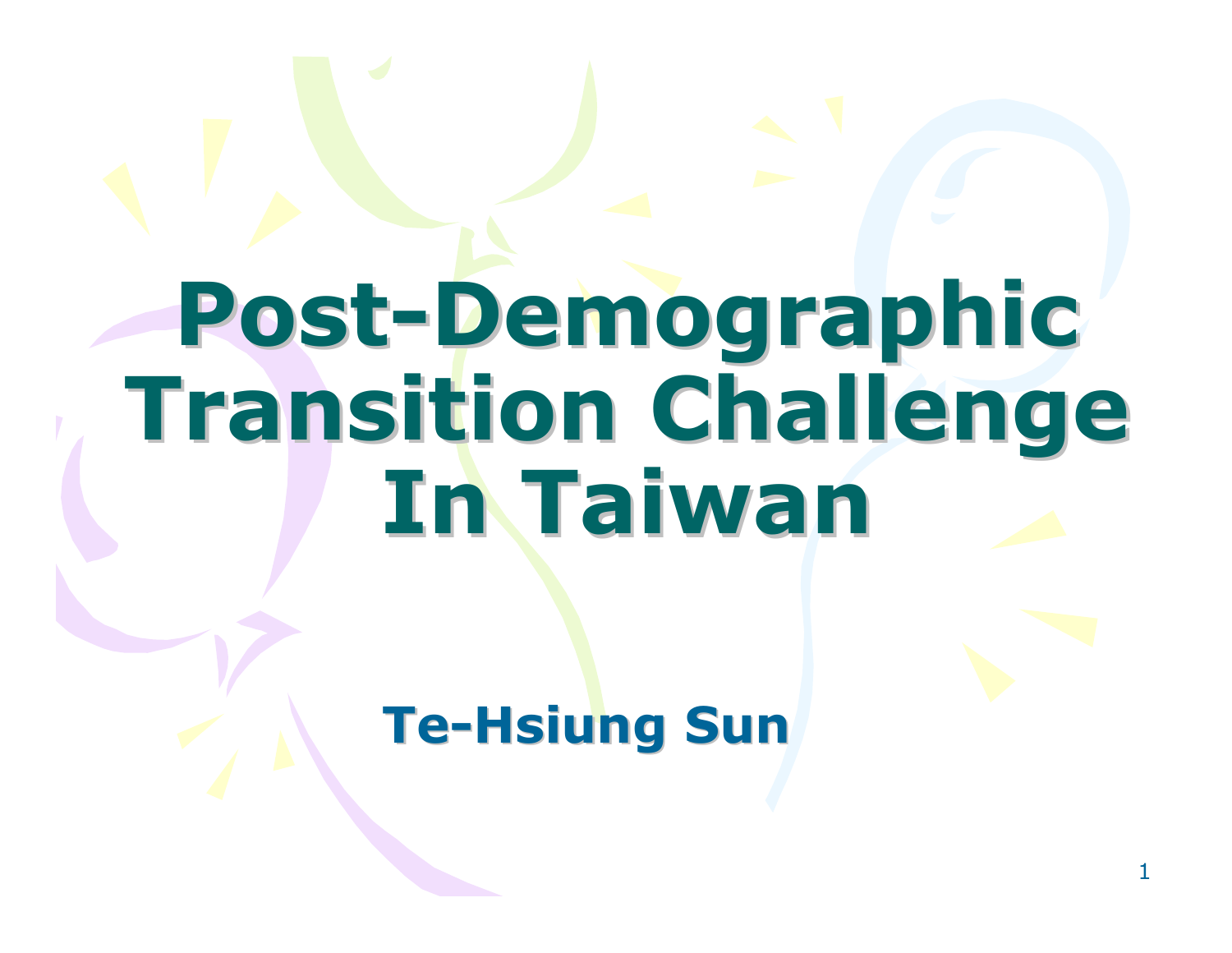|      | <b>Table 1. Vital Statistics in Taiwan</b> |            |            |                                                                              |       |      |                                                                                           |           |           |       |       |                |                |
|------|--------------------------------------------|------------|------------|------------------------------------------------------------------------------|-------|------|-------------------------------------------------------------------------------------------|-----------|-----------|-------|-------|----------------|----------------|
| Year | <b>CBR</b>                                 | <b>CDR</b> | <b>NIR</b> | <b>TFR</b><br><b>NRR</b><br><b>GFR</b><br><b>Age Specifie Fertility Rate</b> |       |      |                                                                                           |           |           |       |       |                |                |
|      | $\%$                                       | $\%$       | $\%$       | $\%$                                                                         | $\%$  |      | $15-19$                                                                                   | $20 - 24$ | $25 - 29$ | 30-34 | 35-39 | $40 - 44$      | 45-49          |
| 1947 | 38.31                                      | 18.15      | 20.16      | 162                                                                          | 5.425 | 2.12 | 62                                                                                        | 225       | 276       | 241   | 168   | 92             | 21             |
| 1951 | 49.97                                      | 11.37      | 38.40      | 211                                                                          | 7.640 | 2.82 | 68                                                                                        | 287       | 350       | 311   | 226   | 132            | 34             |
| 1955 | 45.29                                      | 8.59       | 36.70      | 197                                                                          | 6.530 | 2.82 | 50                                                                                        | 273       | 341       | 295   | 210   | 103            | 25             |
| 1960 | 39.59                                      | 6.96       | 32.63      | 180                                                                          | 5.750 | 2.55 | 48                                                                                        | 253       | 333       | 255   | 169   | 79             | 13             |
| 1965 | 32.74                                      | 5.47       | 27.27      | 152                                                                          | 4.825 | 2.20 | 36                                                                                        | 261       | 326       | 195   | 100   | 41             | 6              |
| 1970 | 27.19                                      | 4.91       | 22.28      | 120                                                                          | 4.000 | 1.84 | 40                                                                                        | 238       | 293       | 147   | 59    | 20             | $\overline{3}$ |
| 1975 | 22.98                                      | 4.70       | 18.28      | 92                                                                           | 2.765 | 1.29 | 34                                                                                        | 191       | 212       | 80    | 26    | 8              | $\overline{2}$ |
| 1980 | 23.38                                      | 4.76       | 18.61      | 91                                                                           | 2.515 | 1.18 | 33                                                                                        | 180       | 200       | 69    | 16    | $\overline{4}$ | $\mathbf{1}$   |
| 1985 | 18.04                                      | 4.81       | 13.23      | 68                                                                           | 1.880 | 0.88 | 19                                                                                        | 129       | 158       | 56    | 12    | $\overline{2}$ | $\mathbf{0}$   |
| 1990 | 16.55                                      | 5.21       | 11.34      | 62                                                                           | 1.810 | 0.84 | 17                                                                                        | 100       | 159       | 69    | 15    | $\overline{2}$ | $\mathbf{0}$   |
| 1995 | 15.50                                      | 5.60       | 9.90       | 55                                                                           | 1.775 | 0.84 | 17                                                                                        | 85        | 148       | 62    | 20    | $\overline{2}$ | $\mathbf{0}$   |
| 2000 | 13.76                                      | 5.68       | 8.08       | 48                                                                           | 1.680 | 0.79 | 14                                                                                        | 72        | 133       | 90    | 24    | 3              | $\overline{0}$ |
| 2005 | 9.06                                       | 6.13       | 2.92       | 33                                                                           | 1.115 | 0.53 | 8                                                                                         | 44        | 79        | 68    | 21    | 3              | $\mathbf{0}$   |
|      |                                            |            |            |                                                                              |       |      | Source: Ministry of the Interior, Collection of Data on Population Policy, October, 2006. |           |           |       |       |                | $\overline{2}$ |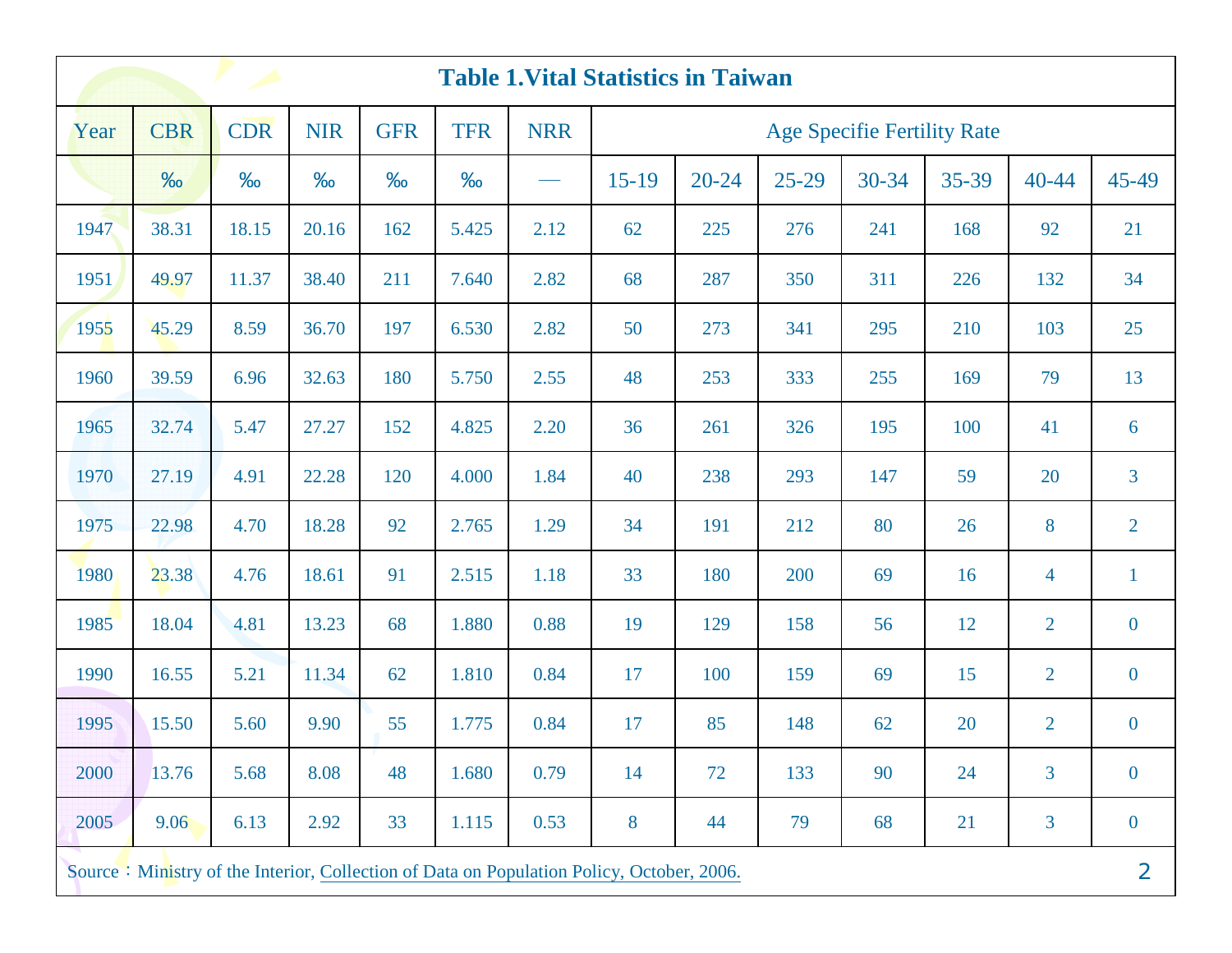|      | Table 2. Changes in Average Age at First marriage, Divorce Rate, and Proportion Married for Female Population in<br><b>Taiwan</b> |                              |                        |                                                                     |                                                          |           |           |           |       |           |       |  |  |
|------|-----------------------------------------------------------------------------------------------------------------------------------|------------------------------|------------------------|---------------------------------------------------------------------|----------------------------------------------------------|-----------|-----------|-----------|-------|-----------|-------|--|--|
| Year |                                                                                                                                   | Mean age at<br>first arriage | <b>Divorce</b><br>Rate | Ratio of<br>Marriage                                                | Proportion currently married (for women) $(\frac{9}{0})$ |           |           |           |       |           |       |  |  |
|      | Male                                                                                                                              | Female                       | $\%$                   | to<br>divorce                                                       | $15-19$                                                  | $20 - 24$ | $25 - 29$ | $30 - 34$ | 35-39 | $40 - 44$ | 45-49 |  |  |
| 1970 | 28.2                                                                                                                              | 22.1                         | 0.37                   | 20.2:1                                                              | 8.0                                                      | 50.3      | 88.1      | 93.0      | 93.2  | 90.6      | 85.7  |  |  |
| 1980 | 27.4                                                                                                                              | 23.8                         | 0.77                   | 12.6:1                                                              | 5.0                                                      | 39.9      | 78.9      | 90.0      | 92.8  | 92.5      | 90.1  |  |  |
| 1985 | 28.4                                                                                                                              | 24.9                         | 1.08                   | 7.4:1                                                               | 3.2                                                      | 33.7      | 75.0      | 87.2      | 89.9  | 91.2      | 89.7  |  |  |
| 1990 | 29.0                                                                                                                              | 25.8                         | 1.36                   | 5.2:1                                                               | 2.5                                                      | 25.5      | 66.9      | 83.7      | 86.7  | 87.4      | 87.4  |  |  |
| 1995 | 30.1                                                                                                                              | 28.2                         | 1.57                   | 4.8:1                                                               | 2.2                                                      | 21.1      | 58.6      | 79.4      | 83.7  | 84.1      | 84.2  |  |  |
| 2000 | 30.3                                                                                                                              | 26.1                         | 2.38                   | 3.5:1                                                               | 1.6                                                      | 15.1      | 49.7      | 73.6      | 80.1  | 81.2      | 80.7  |  |  |
| 2005 | 30.6                                                                                                                              | 27.4                         | 2.75                   | 2.3:1                                                               | 0.7                                                      | 8.8       | 35.5      | 64.4      | 74.1  | 76.8      | 77.3  |  |  |
|      |                                                                                                                                   |                              |                        | Source: Ministry of Interior, Population Statistics of Taiwan Area. |                                                          |           |           |           |       |           | 3     |  |  |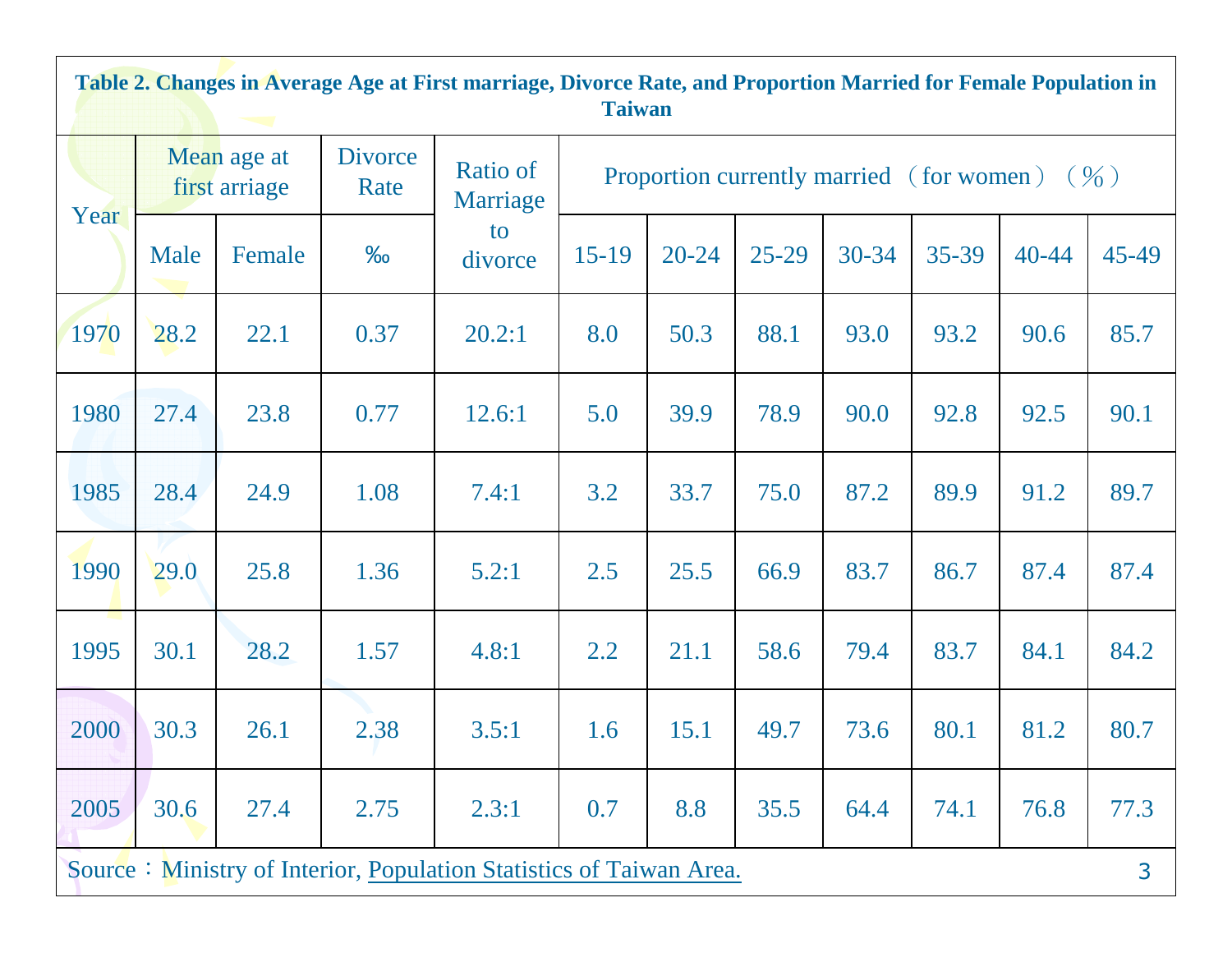|      | Table 3. No. Of Birth, Crude Birth Rate, Age-Specific Marital Fertility Rate, and Life Expectancy at Birth Rate in<br><b>Taiwan</b> |                      |                                            |           |           |           |           |                |                  |      |                             |  |
|------|-------------------------------------------------------------------------------------------------------------------------------------|----------------------|--------------------------------------------|-----------|-----------|-----------|-----------|----------------|------------------|------|-----------------------------|--|
| Year | No. of<br>birth                                                                                                                     | <b>Birth</b><br>Rate | <b>Age-Specific Marital Fertility Rate</b> |           |           |           |           |                |                  |      | Life expectancy<br>at birth |  |
|      | (10,000)                                                                                                                            | $(\%$ o              | $15-19$                                    | $20 - 24$ | $25 - 29$ | $30 - 34$ | $35 - 39$ | $40 - 44$      | 45-49            | male | Female                      |  |
| 1970 | 39.4                                                                                                                                | 27.2                 | 502                                        | 473       | 332       | 158       | 64        | 22             | $\overline{4}$   | 66.7 | 71.6                        |  |
| 1980 | 41.3                                                                                                                                | 23.4                 | 670                                        | 453       | 258       | 77        | 17        | $\overline{4}$ | $\mathbf{1}$     | 69.6 | 74.5                        |  |
| 1985 | 34.5                                                                                                                                | 18.0                 | 602                                        | 383       | 210       | 65        | 14        | $\overline{2}$ | $\boldsymbol{0}$ | 70.8 | 75.8                        |  |
| 1990 | 33.5                                                                                                                                | 16.6                 | 682                                        | 394       | 237       | 80        | 17        | $\overline{2}$ | $\overline{0}$   | 71.3 | 76.8                        |  |
| 1995 | 32.9                                                                                                                                | 15.5                 | 754                                        | 408       | 253       | 103       | 24        | 3              | $\boldsymbol{0}$ | 71.9 | 77.8                        |  |
| 2000 | 30.4                                                                                                                                | 13.8                 | 898                                        | 475       | 266       | 122       | 30        | $\overline{4}$ | $\boldsymbol{0}$ | 72.6 | 78.5                        |  |
| 2005 | 20.6                                                                                                                                | 9.1                  | 1,000                                      | 496       | 223       | 105       | 29        | $\overline{4}$ | $\bf{0}$         | 73.7 | 79.8                        |  |
|      | Source: Same as Table 2.                                                                                                            |                      |                                            |           |           |           |           |                |                  |      | 4                           |  |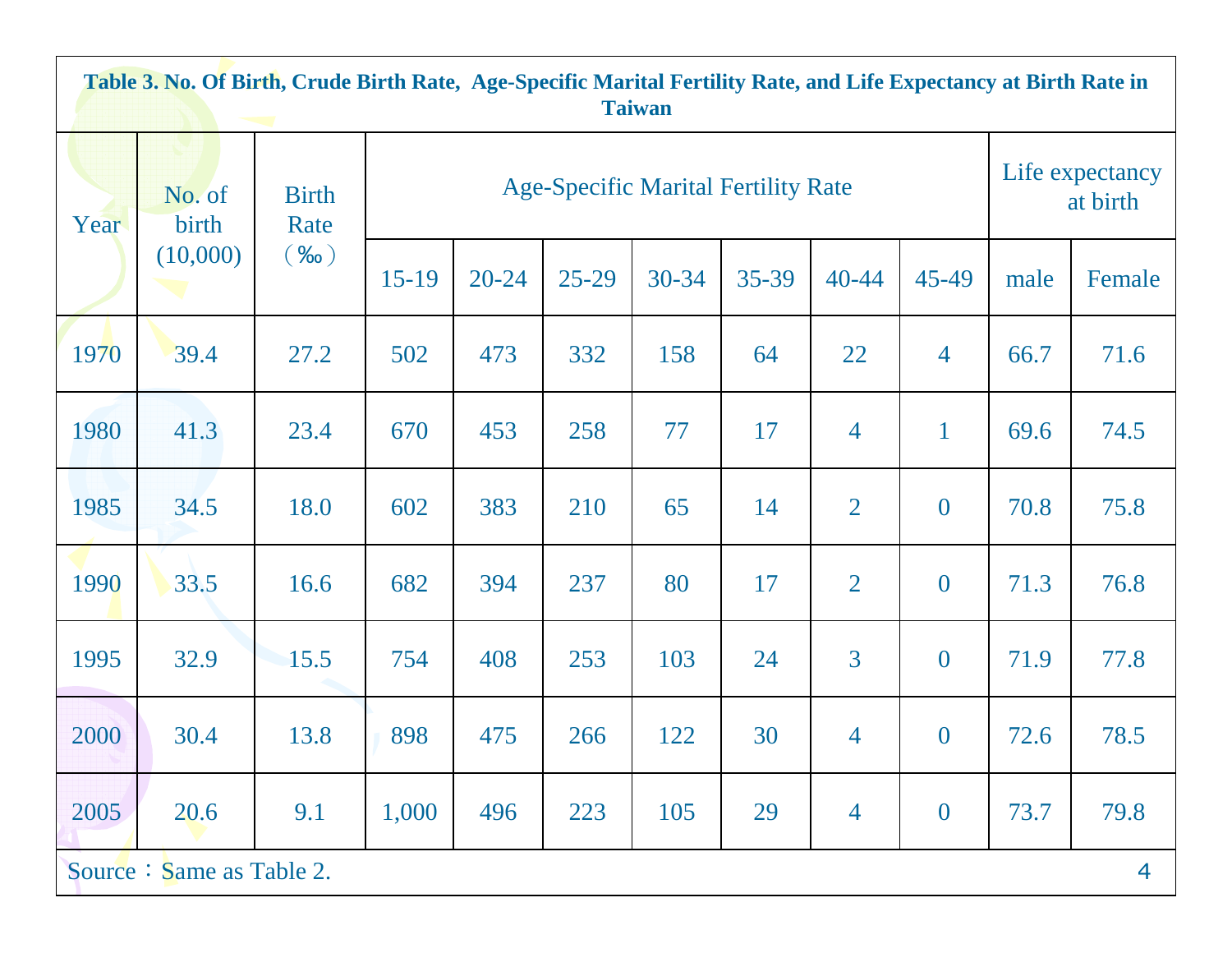|      | <b>Table 4. Charges of Age Structure in Taiwan</b>                     |                                                                                                |                 |                       |              |                |                   |                       |                       |                    |                                              |
|------|------------------------------------------------------------------------|------------------------------------------------------------------------------------------------|-----------------|-----------------------|--------------|----------------|-------------------|-----------------------|-----------------------|--------------------|----------------------------------------------|
|      | $\frac{0}{6}$<br>Ratio $(\frac{9}{0})$<br>No. of population $(10,000)$ |                                                                                                |                 |                       |              |                |                   |                       |                       |                    |                                              |
| Year | <b>Total</b>                                                           | Ages<br>$0 - 14$                                                                               | Ages<br>$15-64$ | Ages<br>65 &<br>above | <b>Total</b> | Ages<br>$0-14$ | Ages<br>$15 - 64$ | Ages<br>65 &<br>above | $0 - 14$<br>$15 - 64$ | $65+$<br>$15 - 64$ | Ratio of<br>$15 - 64$<br>to<br>65 &<br>above |
| 1946 | 609                                                                    | 264                                                                                            | 330             | 15                    | 100.0        | 43.3           | 54.1              | 2.6                   | 80                    | 5 <sup>5</sup>     | 22.0:1                                       |
| 1950 | 756                                                                    | 313                                                                                            | 424             | 19                    | 100.0        | 41.4           | 56.1              | 2.5                   | 74                    | 5 <sup>5</sup>     | 22.3:1                                       |
| 1955 | 907                                                                    | 394                                                                                            | 491             | 22                    | 100.0        | 43.4           | 54.1              | 2.5                   | 80                    | $\overline{4}$     | 22.3:1                                       |
| 1960 | 1,079                                                                  | 490                                                                                            | 562             | 27                    | 100.0        | 45.4           | 52.1              | 2.5                   | 87                    | $5\overline{)}$    | 20.8:1                                       |
| 1965 | 1,263                                                                  | 567                                                                                            | 663             | 33                    | 100.0        | 44.9           | 52.5              | 2.6                   | 86                    | 5                  | 20.0:1                                       |
| 1970 | 1,468                                                                  | 582                                                                                            | 843             | 43                    | 100.0        | 39.7           | 57.4              | 2.9                   | 71                    | 5                  | 19.6:1                                       |
| 1975 | 1,623                                                                  | 574                                                                                            | 992             | 57                    | 100.0        | 35.4           | 61.1              | 3.5                   | 58                    | 6                  | 17.4:1                                       |
| 1980 | 1,787                                                                  | 574                                                                                            | 1,136           | 77                    | 100.0        | 32.1           | 63.6              | 4.3                   | 51                    | $\overline{7}$     | 14.8:1                                       |
| 1985 | 1,932                                                                  | 572                                                                                            | 1,262           | 98                    | 100.0        | 29.6           | 65.3              | 5.1                   | 45                    | 8                  | 12.9:1                                       |
| 1990 | 2,041                                                                  | 553                                                                                            | 1,361           | 127                   | 100.0        | 27.1           | 66.7              | 6.2                   | 41                    | 9                  | 10.7:1                                       |
| 1995 | 2,136                                                                  | 508                                                                                            | 1,465           | 163                   | 100.0        | 23.8           | 68.6              | 7.6                   | 35                    | 11                 | 9.0:1                                        |
| 2000 | 2,227                                                                  | 470                                                                                            | 1,565           | 192                   | 100.0        | 21.1           | 70.3              | 8.6                   | 30                    | 12                 | 8.2:1                                        |
| 2005 | 2,277                                                                  | 426                                                                                            | 1,629           | 222                   | 100.0        | 18.7           | 71.5              | 9.8                   | 26                    | 14                 | 7.3:1                                        |
|      |                                                                        | Source: 1. Population Policy Committee, Ministry of Interior, Data on Population Policy, 2005. |                 |                       |              |                |                   |                       |                       |                    |                                              |

2.Ministrary of Interior, Population Statistics of Taiwan Area, 2006.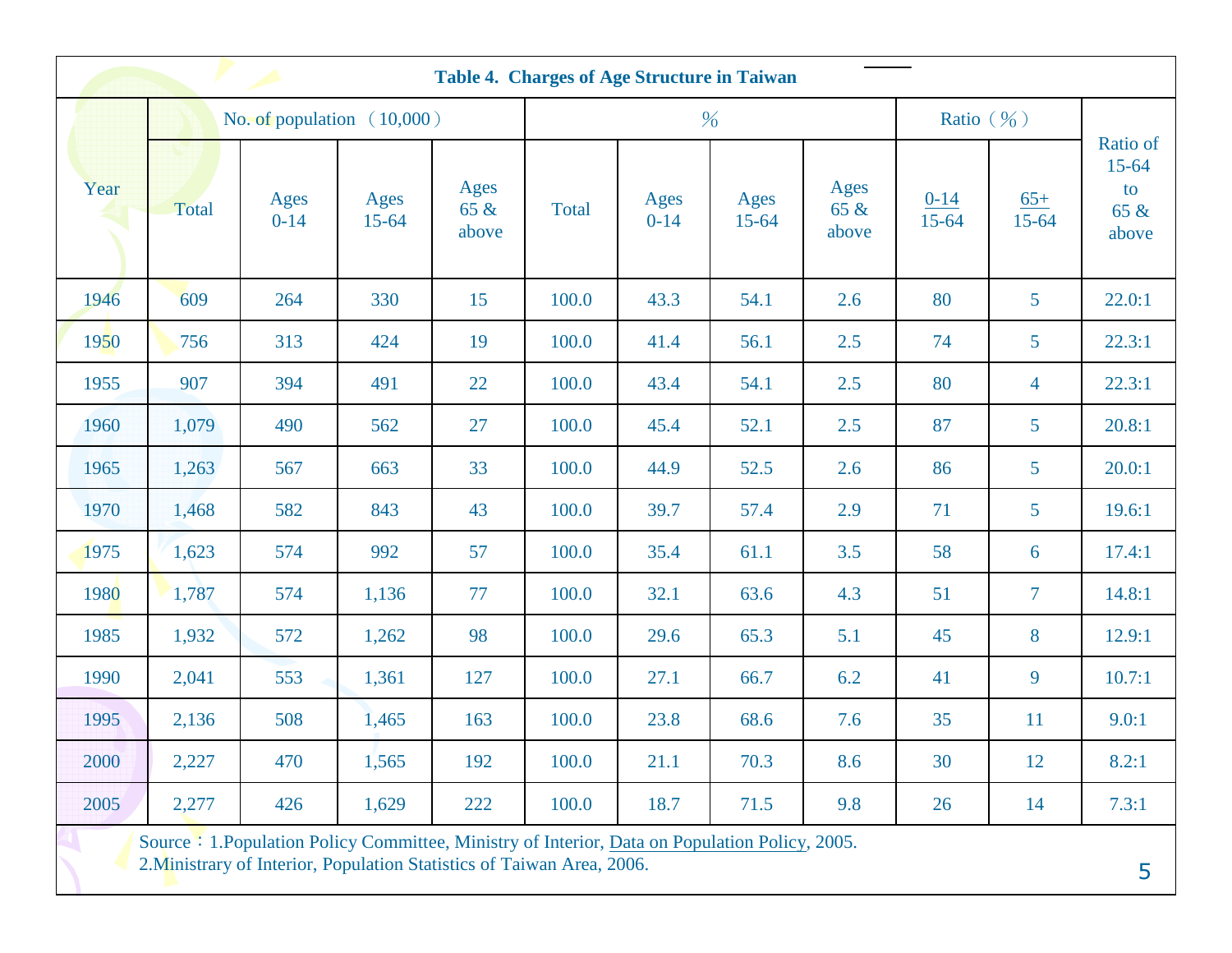|                              | Table 5. Projection of Population Structure in Taiwan (Medium projection) |                  |                   |                          |       |                  |                       |                       |                       |                    |                                |
|------------------------------|---------------------------------------------------------------------------|------------------|-------------------|--------------------------|-------|------------------|-----------------------|-----------------------|-----------------------|--------------------|--------------------------------|
| No. of population $(10,000)$ |                                                                           |                  |                   |                          |       | $\%$             | Ratio $(\frac{9}{6})$ |                       | Ratio of              |                    |                                |
| Year                         | <b>Total</b>                                                              | Ages<br>$0 - 14$ | Ages<br>$15 - 64$ | Ages<br>$65 \&$<br>above | Total | Ages<br>$0 - 14$ | Ages<br>$15 - 64$     | Ages<br>65 &<br>above | $0 - 14$<br>$15 - 64$ | $65+$<br>$15 - 64$ | $15-64$ to<br>$65 \&$<br>above |
| 2006                         | 22,850                                                                    | 4,152            | 16,424            | 2,274                    | 100.0 | 18.2             | 71.9                  | 9.9                   | 25.3                  | 13.9               | 7.2:1                          |
| 2007                         | 22,916                                                                    | 4,032            | 16,557            | 2,327                    | 100.0 | 17.6             | 72.3                  | 10.1                  | 24.4                  | 14.1               | 7.1:1                          |
| 2008                         | 22,978                                                                    | 3,906            | 16,693            | 2,379                    | 100.0 | 17.0             | 72.7                  | 10.3                  | 23.4                  | 14.3               | 7.0:1                          |
| 2009                         | 23,036                                                                    | 3,782            | 16,828            | 2,425                    | 100.0 | 16.4             | 73.1                  | 10.5                  | 22.5                  | 14.4               | 6.9:1                          |
| 2010                         | 23,089                                                                    | 3,656            | 16,987            | 2,446                    | 100.0 | 15.8             | 73.6                  | 10.6                  | 21.5                  | 14.4               | 7.0:1                          |
| 2011                         | 23,138                                                                    | 3,529            | 17,128            | 2,480                    | 100.0 | 15.3             | 74.0                  | 10.7                  | 20.6                  | 14.5               | 6.9:1                          |
| 2012                         | 23,180                                                                    | 3,399            | 17,236            | 2,544                    | 100.0 | 14.7             | 74.3                  | 11.0                  | 19.7                  | 14.8               | 6.8:1                          |
| 2013                         | 23,216                                                                    | 3,322            | 17,264            | 2,630                    | 100.0 | 14.3             | 74.4                  | 11.3                  | 19.2                  | 15.2               | 6.7:1                          |
| 2014                         | 23,247                                                                    | 3,227            | 17,279            | 2,741                    | 100.0 | 13.9             | 74.3                  | 11.8                  | 18.7                  | 15.9               | 6.3:1                          |
| 2015                         | 23,271                                                                    | 3,106            | 17,301            | 2,864                    | 100.0 | 13.4             | 74.3                  | 12.3                  | 18.0                  | 16.6               | 6.0:1                          |
| 2016                         | 23,290                                                                    | 3,032            | 17,229            | 3,030                    | 100.0 | 13.0             | 74.0                  | 13.0                  | 17.6                  | 17.6               | 5.7:1                          |
| 2020                         | 23,299                                                                    | 2,834            | 16,772            | 3,692                    | 100.0 | 12.2             | 72.0                  | 15.8                  | 16.9                  | 22.0               | 4.5:1                          |
| 2025                         | 23,154                                                                    | 2,645            | 15,924            | 4,585                    | 100.0 | 11.4             | 68.8                  | 19.8                  | 16.6                  | 28.8               | 3.5:1                          |
| 2030                         | 22,783                                                                    | 2,413            | 14,936            | 5,434                    | 100.0 | 10.6             | 65.6                  | 23.8                  | 16.2                  | 36.4               | 2.7:1                          |
| 2035                         | 22,141                                                                    | 2,146            | 13,942            | 6,053                    | 100.0 | 9.7              | 63.0                  | 27.3                  | 15.4                  | 43.4               | 2.3:1                          |
| 2040                         | 21,243                                                                    | 1,872            | 12,962            | 6,410                    | 100.0 | 8.8              | 61.0                  | 30.2                  | 14.4                  | 49.5               | 2.0:1                          |
| 2045                         | 20,137                                                                    | 1,644            | 11,696            | 6,797                    | 100.0 | 8.2              | 58.1                  | 33.7                  | 14.1                  | 58.1               | 1.7:1                          |
| 2050                         | 18,884                                                                    | 1,483            | 10,466            | 6,934                    | 100.0 | 7.9              | 55.4                  | 36.7                  | 14.2                  | 66.3               | 1.5:1                          |
| 2051                         | 18,621                                                                    | 1,457            | 10,279            | 6,886                    | 100.0 | 7.8              | 55.2                  | 37.0                  | 14.2                  | 67.0               | 1.5:1                          |
|                              |                                                                           |                  |                   |                          |       |                  |                       |                       |                       |                    | 6                              |

Source: Commission for Economic Planning and Development, Executive Yuan, Population Projection of Taiwan Area, 2006 to 2051, 2006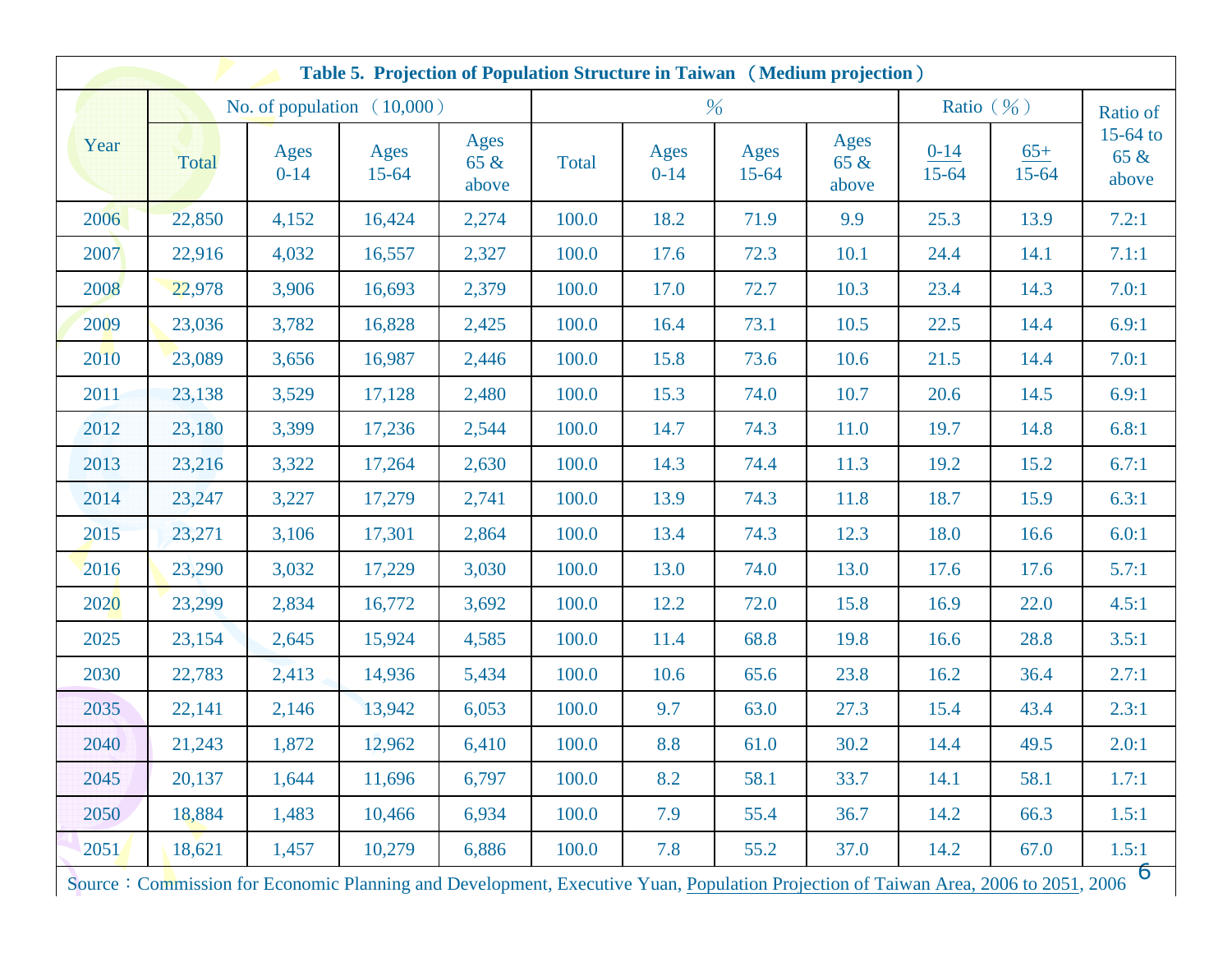|      | Table 6. Number of Birth and Aging of Labor Force and the Elderly |                       |                       |            |                                 |                     |                                 |  |  |
|------|-------------------------------------------------------------------|-----------------------|-----------------------|------------|---------------------------------|---------------------|---------------------------------|--|--|
| Year | Number of<br>birth                                                | Population ages 45-64 | Population ages 65-74 |            |                                 | Population ages 75+ |                                 |  |  |
|      | (1,000)                                                           | No.(1,000)            | % in labore<br>force  | No.(1,000) | $%$ in<br>Elderly<br>population | No.(1,000)          | $%$ in<br>elderly<br>population |  |  |
| 2006 | 202                                                               | 5,435                 | 33.21                 | 1,315      | 58.11                           | 948                 | 41.89                           |  |  |
| 2011 | 196                                                               | 6,459                 | 37.84                 | 1,378      | 55.82                           | 1,091               | 44.18                           |  |  |
| 2016 | 183                                                               | 6,978                 | 40.64                 | 1,753      | 58.10                           | 1,264               | 41.90                           |  |  |
| 2021 | 169                                                               | 7,105                 | 42.92                 | 2,473      | 64.09                           | 1,386               | 35.91                           |  |  |
| 2026 | 152                                                               | 7,246                 | 46.21                 | 2,957      | 62.28                           | 1,790               | 37.72                           |  |  |
| 2031 | 131                                                               | 7,088                 | 48.27                 | 3,169      | 56.97                           | 2,393               | 43.03                           |  |  |
| 2041 | 101                                                               | 6,621                 | 52.28                 | 3,093      | 47.66                           | 3,397               | 52.34                           |  |  |
| 2051 | 86                                                                | 5,416                 | 52.86                 | 3,170      | 46.20                           | 3,692               | 53.80                           |  |  |

Source: Some as Table 5.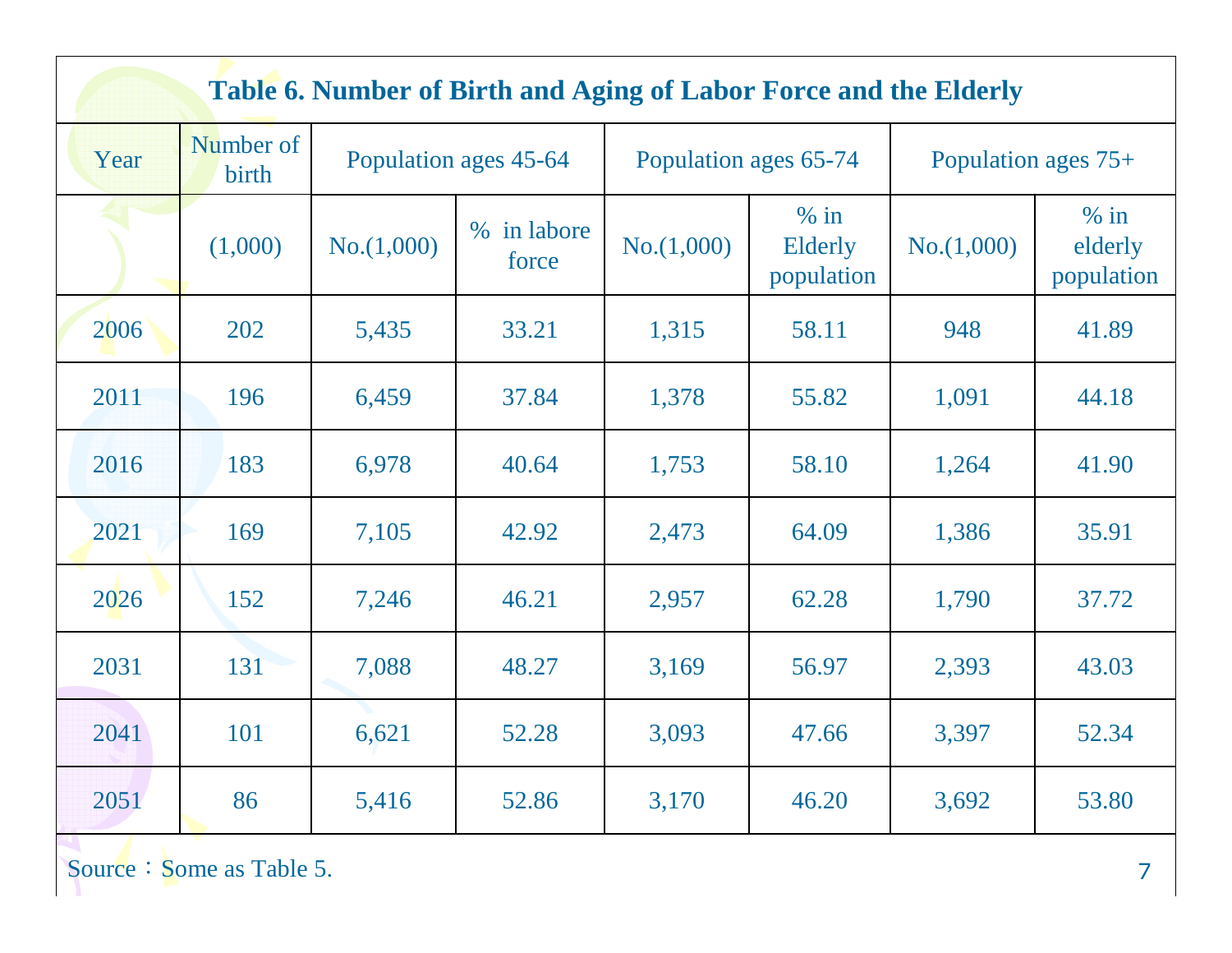| Table 7. Family Structure and Household Composition of the Elderly (65 or older) in Taiwan       |               |                     |        |                 |
|--------------------------------------------------------------------------------------------------|---------------|---------------------|--------|-----------------|
|                                                                                                  |               |                     |        | $($ %)          |
| <b>Household Structure</b>                                                                       | 1989          | 1996                | 2002   | 2005            |
| One generation household :                                                                       |               |                     |        |                 |
| Lives alone                                                                                      | 10.2          | 9.6                 | 8.5    | 13.9            |
| Lives with spouse only                                                                           | 12.6          | 16.1                | 19.5   | 22.2            |
| Two generation household                                                                         |               |                     |        |                 |
| Lives w/ spouse and children *                                                                   | $---$         | ---                 | 10.4   | 9.8             |
| Lives w/ children only *                                                                         | $---$         | $\frac{1}{2}$       | 12.5   | 9.1             |
| Lives w/ parents                                                                                 | ---           | $\frac{1}{2}$       | 0.3    | 0.6             |
| Lives w/ grandchildren only                                                                      | ---           | $\qquad \qquad - -$ | 2.0    | 3.1             |
| Sub total                                                                                        | $- - -$       | 26.0                | 25.2   | 22.6            |
| Three generation household                                                                       |               |                     |        |                 |
| Live with children and grandchildren *                                                           | $---$         | ---                 | 37.8   | 36.8            |
| Live $w/$ parents & children $*$                                                                 | ---           | ---                 | 0.4    | 0.8             |
| Sub total                                                                                        | ---           | 42.0                | 38.2   | 37.6            |
| Four generation household *                                                                      | $\frac{1}{2}$ | $\frac{1}{2}$       | 0.3    | 0.6             |
| Live w/ other relatives or friends only                                                          | ---           | ---                 | 0.6    | 0.8             |
| Live in institutions                                                                             |               | ---                 | 7.5    | 2.2             |
| Others                                                                                           |               | ---                 | 0.2    | 0.1             |
| Total                                                                                            | 100.0         | 100.0               | 100.0  | 100.0           |
| *Proportion lives with children                                                                  | (70.6)        | (69.1)              | (61.4) | (57.2)          |
| Source: Ministry of Interior, A Survey on Living Condition of Population Age 50 and Above, 2005. |               |                     |        | $8\overline{)}$ |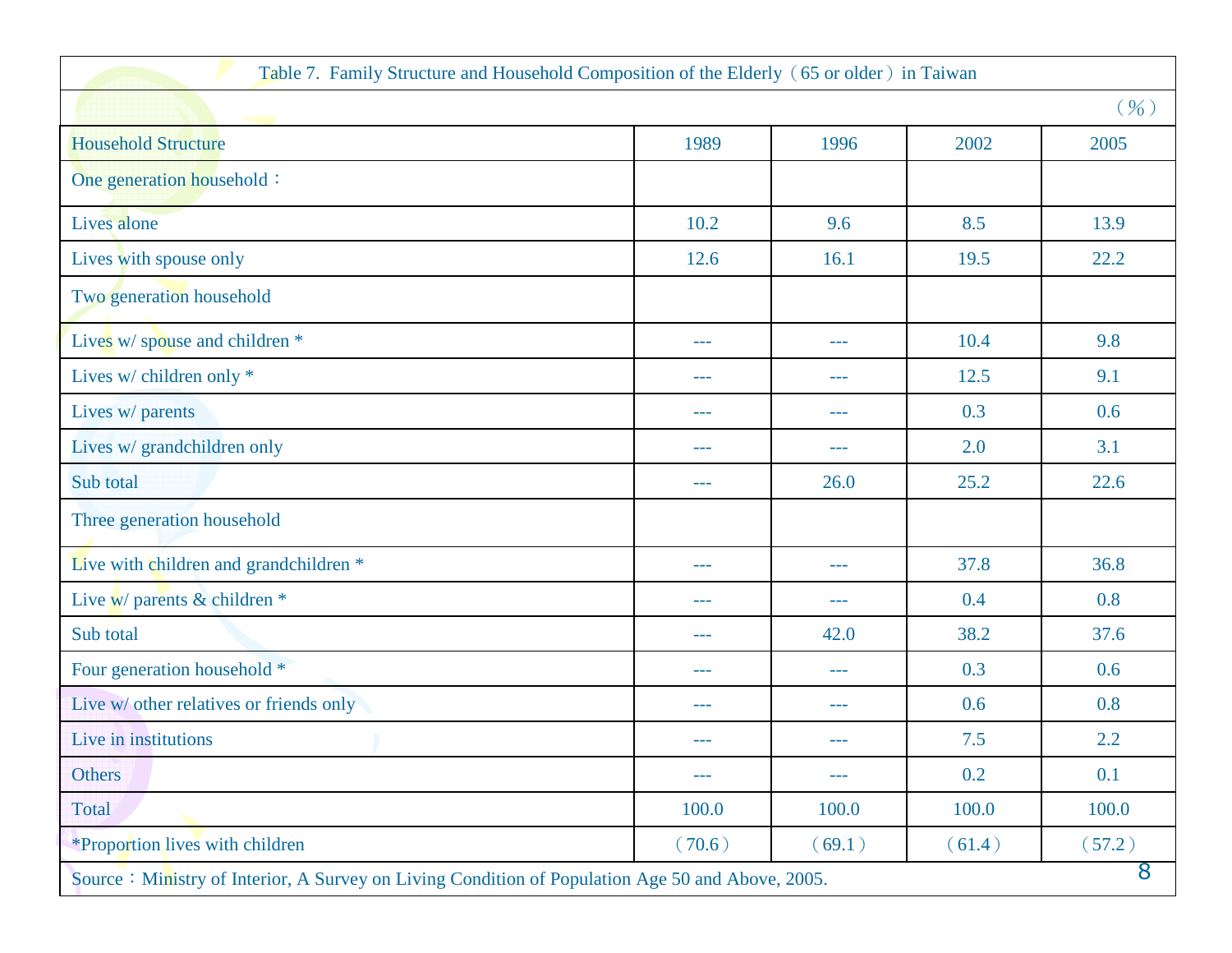| $\int$                   |
|--------------------------|
| $\overline{\phantom{a}}$ |

## Source: Same as Table 7.е производство на селото на селото на селото на селото на селото на селото на селото на селото на селото на се<br>В 1990 година од селото на селото на селото на селото на селото на селото на селото на селото на селото на сел **Others**  $\sim 0.3$ Control urination and bowel movement 3.0Go up & down stairs $10.5$ Wash face, hair, teeth $h \hspace{1.5cm} 3.0$ Walk in the roomm 4.8 Take a bathh 5.9 Go to toilett  $4.4$ Clothing $g \t 4.7$ Move up & down (bed or seat)  $\begin{array}{c|c|c|c} \hline \end{array}$ Taking meals $\sim$  2.5 Difficulty in: $\frac{12.6}{ }$ No difficultyy 87.4 Items $\sim$   $\frac{\%}{\%}$ **Table 8. ADL of the Elderly (65 or older) in Taiwan (2005)**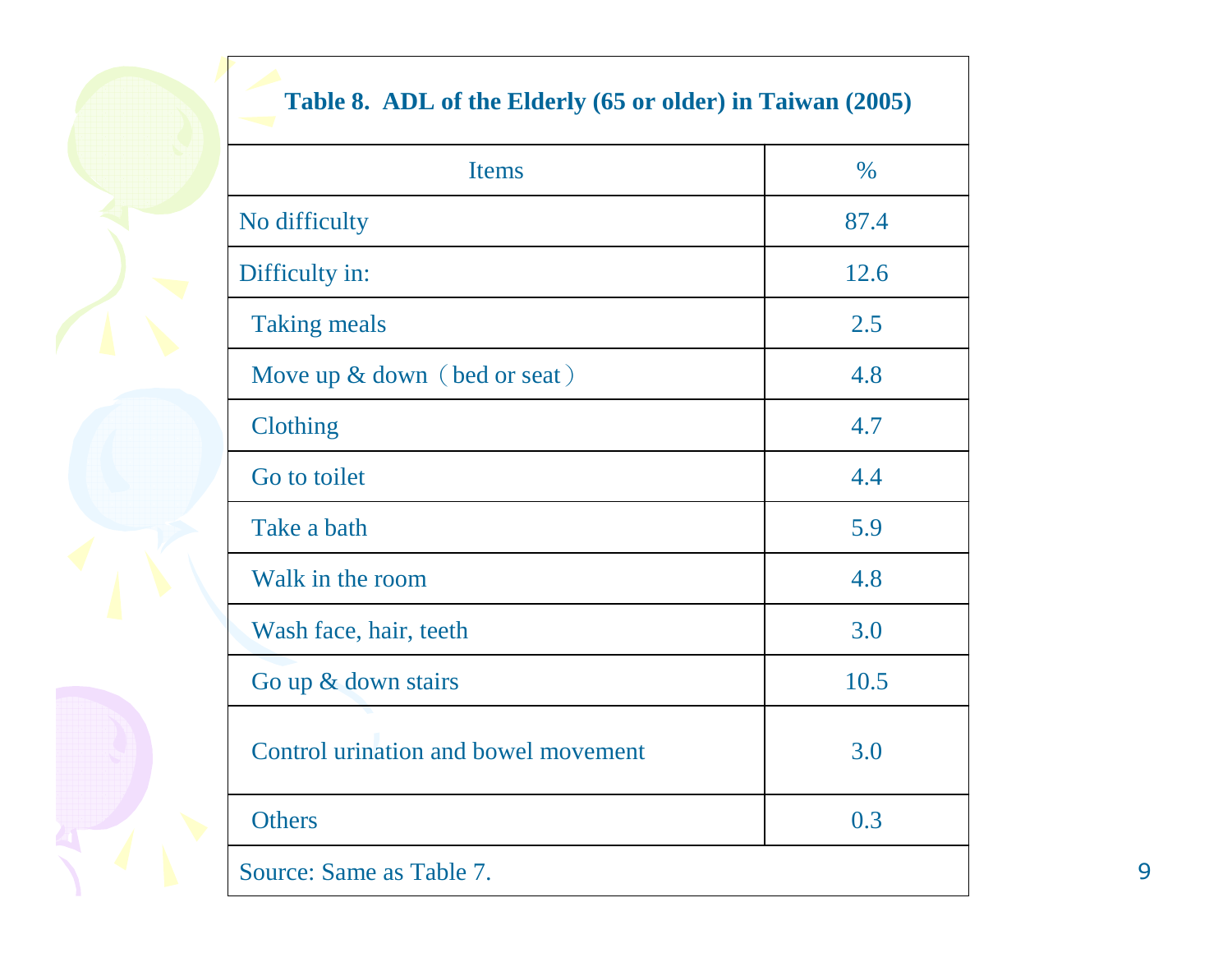|                            | Ability to do: |                         |            |  |  |  |  |  |
|----------------------------|----------------|-------------------------|------------|--|--|--|--|--|
| <b>Types of activity</b>   | Yes, able      | With some<br>difficulty | No, cannot |  |  |  |  |  |
| Take a walk                | 85.5           | 6.5                     | 8.0        |  |  |  |  |  |
| <b>Shopping</b>            | 81.9           | 6.8                     | 11.3       |  |  |  |  |  |
| Take public transportation | 77.0           | 8.6                     | 14.4       |  |  |  |  |  |
| Help some simple errand    | 85.9           | 4.2                     | 9.9        |  |  |  |  |  |
| Financial management       | 86.3           | 3.9                     | 9.8        |  |  |  |  |  |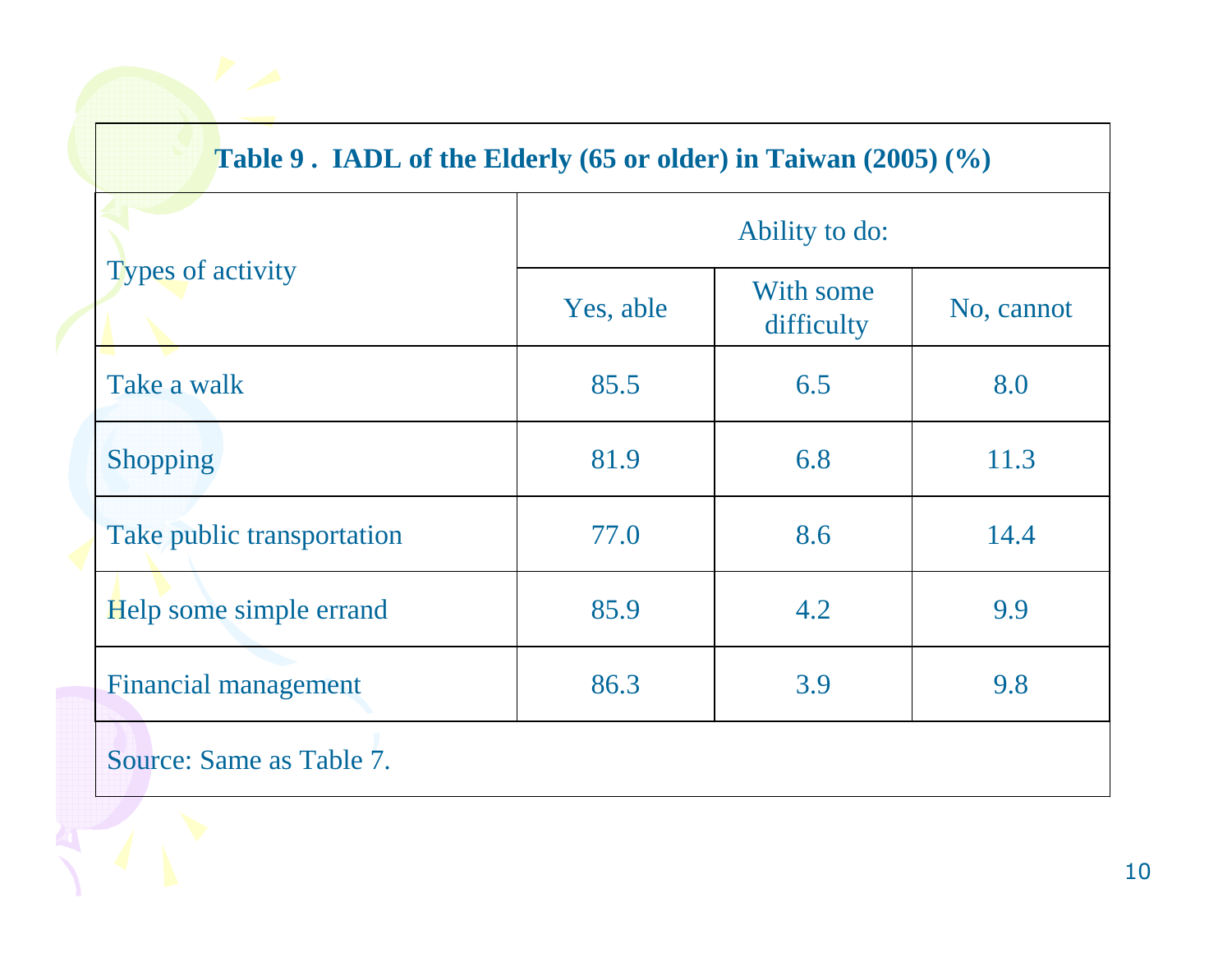## Fig1. Demographic Transition in Taiwan